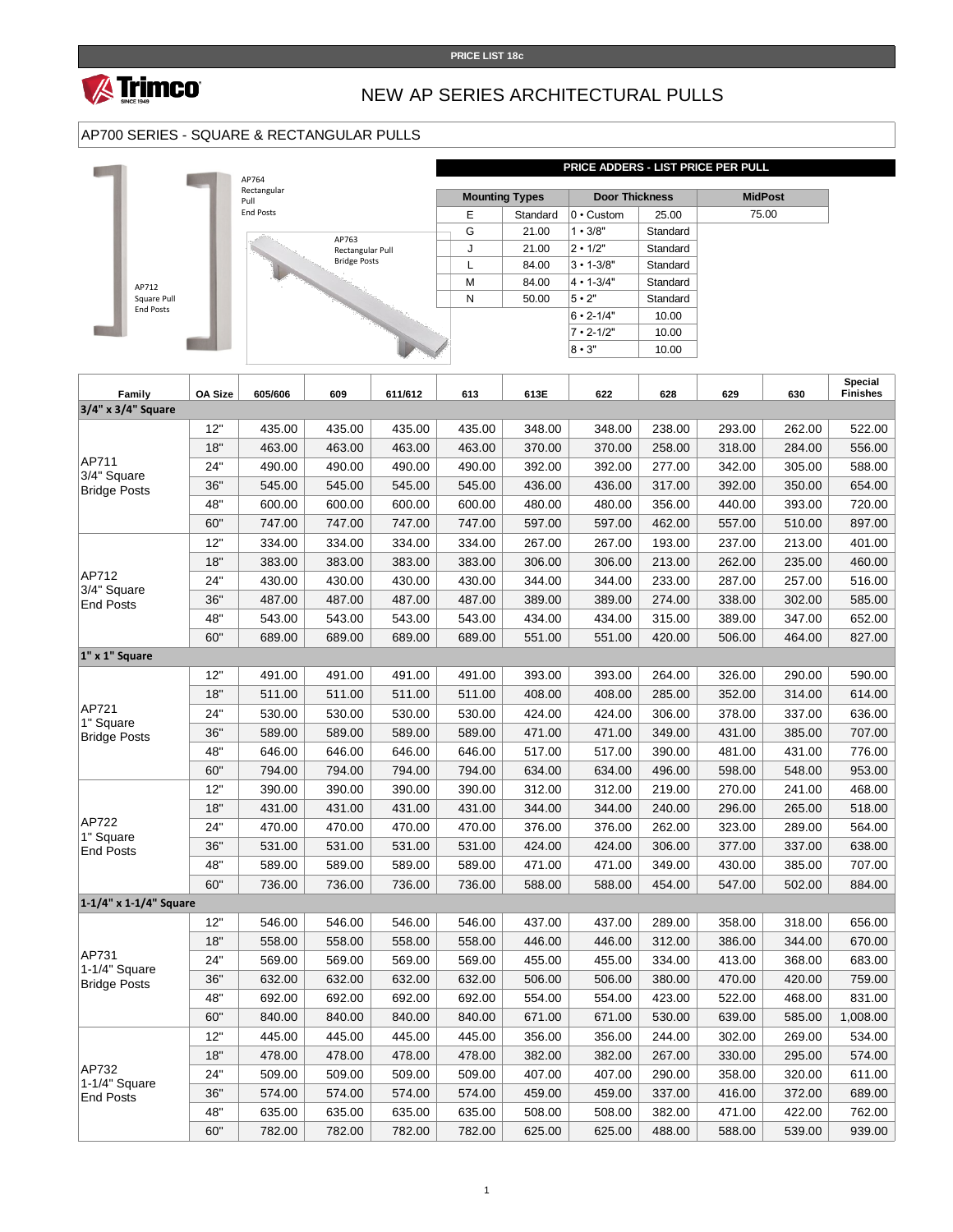

# NEW AP SERIES ARCHITECTURAL PULLS

#### AP700 SERIES - SQUARE & RECTANGULAR PULLS

| 1/2" x 1-1/4" Rectangular<br>Notes: (F) Face, (D) Depth                 |     |          |          |          |          |          |          |        |          |        |          |
|-------------------------------------------------------------------------|-----|----------|----------|----------|----------|----------|----------|--------|----------|--------|----------|
| AP751<br>$1/2$ " (F) x 1-1/4" (D)<br>Rectangular<br><b>Bridge Posts</b> | 12" | 424.00   | 424.00   | 424.00   | 424.00   | 339.00   | 339.00   | 237.00 | 291.00   | 261.00 | 509.00   |
|                                                                         | 18" | 538.00   | 538.00   | 538.00   | 538.00   | 430.00   | 430.00   | 309.00 | 383.00   | 341.00 | 646.00   |
|                                                                         | 24" | 651.00   | 651.00   | 651.00   | 651.00   | 520.00   | 520.00   | 383.00 | 473.00   | 422.00 | 782.00   |
|                                                                         | 36" | 852.00   | 852.00   | 852.00   | 852.00   | 681.00   | 681.00   | 528.00 | 654.00   | 584.00 | 1,023.00 |
|                                                                         | 48" | 1,054.00 | 1,054.00 | 1,054.00 | 1,054.00 | 843.00   | 843.00   | 675.00 | 835.00   | 746.00 | 1,265.00 |
|                                                                         | 60" | 1,184.00 | 1,184.00 | 1,184.00 | 1,184.00 | 947.00   | 947.00   | 770.00 | 939.00   | 851.00 | 1,421.00 |
|                                                                         | 12" | 373.00   | 373.00   | 373.00   | 373.00   | 298.00   | 298.00   | 198.00 | 245.00   | 219.00 | 448.00   |
|                                                                         | 18" | 473.00   | 473.00   | 473.00   | 473.00   | 378.00   | 378.00   | 272.00 | 336.00   | 300.00 | 568.00   |
| AP752<br>$1/2$ " (F) x 1-1/4" (D)                                       | 24" | 574.00   | 574.00   | 574.00   | 574.00   | 459.00   | 459.00   | 345.00 | 426.00   | 381.00 | 690.00   |
| Rectangular                                                             | 36" | 801.00   | 801.00   | 801.00   | 801.00   | 640.00   | 640.00   | 492.00 | 608.00   | 543.00 | 961.00   |
| <b>End Posts</b>                                                        | 48" | 999.00   | 999.00   | 999.00   | 999.00   | 799.00   | 799.00   | 639.00 | 880.00   | 705.00 | 1,200.00 |
|                                                                         | 60" | 1,130.00 | 1,130.00 | 1,130.00 | 1,130.00 | 903.00   | 903.00   | 733.00 | 985.00   | 809.00 | 1,356.00 |
|                                                                         | 12" | 424.00   | 424.00   | 424.00   | 424.00   | 339.00   | 339.00   | 237.00 | 291.00   | 261.00 | 509.00   |
|                                                                         | 18" | 538.00   | 538.00   | 538.00   | 538.00   | 430.00   | 430.00   | 309.00 | 383.00   | 341.00 | 646.00   |
| AP753<br>1-1/4" (F) x 1/2" (D)                                          | 24" | 651.00   | 651.00   | 651.00   | 651.00   | 520.00   | 520.00   | 383.00 | 473.00   | 422.00 | 782.00   |
| Rectangular                                                             | 36" | 852.00   | 852.00   | 852.00   | 852.00   | 681.00   | 681.00   | 528.00 | 654.00   | 584.00 | 1,023.00 |
| <b>Bridge Posts</b>                                                     | 48" | 1,054.00 | 1,054.00 | 1,054.00 | 1,054.00 | 843.00   | 843.00   | 675.00 | 835.00   | 746.00 | 1,265.00 |
|                                                                         | 60" | 1,184.00 | 1,184.00 | 1,184.00 | 1,184.00 | 947.00   | 947.00   | 770.00 | 939.00   | 851.00 | 1,421.00 |
|                                                                         | 12" | 373.00   | 373.00   | 373.00   | 373.00   | 298.00   | 298.00   | 198.00 | 245.00   | 219.00 | 448.00   |
|                                                                         | 18" | 473.00   | 473.00   | 473.00   | 473.00   | 378.00   | 378.00   | 272.00 | 336.00   | 300.00 | 568.00   |
| AP754<br>$1-1/4$ " (F) x $1/2$ " (D)                                    | 24" | 574.00   | 574.00   | 574.00   | 574.00   | 459.00   | 459.00   | 345.00 | 426.00   | 381.00 | 690.00   |
| Rectangular<br><b>End Posts</b>                                         | 36" | 801.00   | 801.00   | 801.00   | 801.00   | 640.00   | 640.00   | 492.00 | 608.00   | 543.00 | 961.00   |
|                                                                         | 48" | 999.00   | 999.00   | 999.00   | 999.00   | 799.00   | 799.00   | 639.00 | 880.00   | 705.00 | 1,200.00 |
|                                                                         | 60" | 1,130.00 | 1,130.00 | 1,130.00 | 1,130.00 | 903.00   | 903.00   | 733.00 | 985.00   | 809.00 | 1,356.00 |
| 1" x 1-1/2" Rectangular<br>Notes: (F) Face, (D) Depth                   |     |          |          |          |          |          |          |        |          |        |          |
|                                                                         | 12" | 474.00   | 474.00   | 474.00   | 474.00   | 379.00   | 379.00   | 265.00 | 326.00   | 292.00 | 569.00   |
| AP761                                                                   | 18" | 602.00   | 602.00   | 602.00   | 602.00   | 481.00   | 481.00   | 346.00 | 428.00   | 382.00 | 723.00   |
| 1" (F) x 1-1/2" (D)                                                     | 24" | 728.00   | 728.00   | 728.00   | 728.00   | 582.00   | 582.00   | 428.00 | 529.00   | 472.00 | 874.00   |
| Rectangular                                                             | 36" | 953.00   | 953.00   | 953.00   | 953.00   | 762.00   | 762.00   | 591.00 | 731.00   | 653.00 | 1,144.00 |
| <b>Bridge Posts</b>                                                     | 48" | 1,178.00 | 1,178.00 | 1,178.00 | 1,178.00 | 942.00   | 942.00   | 755.00 | 933.00   | 834.00 | 1,414.00 |
|                                                                         | 60" | 1,324.00 | 1,324.00 | 1,324.00 | 1,324.00 | 1,059.00 | 1,059.00 | 861.00 | 1,050.00 | 951.00 | 1,589.00 |
| AP762<br>1" (F) x 1-1/2" (D)<br>Rectangular<br><b>End Posts</b>         | 12" | 417.00   | 417.00   | 417.00   | 417.00   | 333.00   | 333.00   | 222.00 | 274.00   | 245.00 | 501.00   |
|                                                                         | 18" | 529.00   | 529.00   | 529.00   | 529.00   | 423.00   | 423.00   | 305.00 | 376.00   | 336.00 | 635.00   |
|                                                                         | 24" | 642.00   | 642.00   | 642.00   | 642.00   | 513.00   | 513.00   | 386.00 | 477.00   | 426.00 | 771.00   |
|                                                                         | 36" | 895.00   | 895.00   | 895.00   | 895.00   | 716.00   | 716.00   | 550.00 | 680.00   | 607.00 | 1,074.00 |
|                                                                         | 48" | 1,117.00 | 1,117.00 | 1,117.00 | 1,117.00 | 893.00   | 893.00   | 714.00 | 984.00   | 788.00 | 1,341.00 |
|                                                                         | 60" | 1,263.00 | 1,263.00 | 1,263.00 | 1,263.00 | 1,010.00 | 1,010.00 | 820.00 | 1,101.00 | 905.00 | 1,516.00 |
| AP763<br>$1-1/2$ " (F) x 1" (D)<br>Rectangular<br><b>Bridge Posts</b>   | 12" | 474.00   | 474.00   | 474.00   | 474.00   | 379.00   | 379.00   | 265.00 | 326.00   | 292.00 | 569.00   |
|                                                                         | 18" | 602.00   | 602.00   | 602.00   | 602.00   | 481.00   | 481.00   | 346.00 | 428.00   | 382.00 | 723.00   |
|                                                                         | 24" | 728.00   | 728.00   | 728.00   | 728.00   | 582.00   | 582.00   | 428.00 | 529.00   | 472.00 | 874.00   |
|                                                                         | 36" | 953.00   | 953.00   | 953.00   | 953.00   | 762.00   | 762.00   | 591.00 | 731.00   | 653.00 | 1,144.00 |
|                                                                         | 48" | 1,178.00 | 1,178.00 | 1,178.00 | 1,178.00 | 942.00   | 942.00   | 755.00 | 933.00   | 834.00 | 1,414.00 |
|                                                                         | 60" | 1,324.00 | 1,324.00 | 1,324.00 | 1,324.00 | 1,059.00 | 1,059.00 | 861.00 | 1,050.00 | 951.00 | 1,589.00 |
| AP764<br>1-1/2" (F) x 1" (D)                                            | 12" | 417.00   | 417.00   | 417.00   | 417.00   | 333.00   | 333.00   | 222.00 | 274.00   | 245.00 | 501.00   |
|                                                                         | 18" | 529.00   | 529.00   | 529.00   | 529.00   | 423.00   | 423.00   | 305.00 | 376.00   | 336.00 | 635.00   |
|                                                                         | 24" | 642.00   | 642.00   | 642.00   | 642.00   | 513.00   | 513.00   | 386.00 | 477.00   | 426.00 | 771.00   |
| Rectangular                                                             | 36" | 895.00   | 895.00   | 895.00   | 895.00   | 716.00   | 716.00   | 550.00 | 680.00   | 607.00 | 1,074.00 |
| <b>End Posts</b>                                                        | 48" | 1,117.00 | 1,117.00 | 1,117.00 | 1,117.00 | 893.00   | 893.00   | 714.00 | 984.00   | 788.00 | 1,341.00 |
|                                                                         | 60" | 1,263.00 | 1,263.00 | 1,263.00 | 1,263.00 | 1,010.00 | 1,010.00 | 820.00 | 1,101.00 | 905.00 | 1,516.00 |